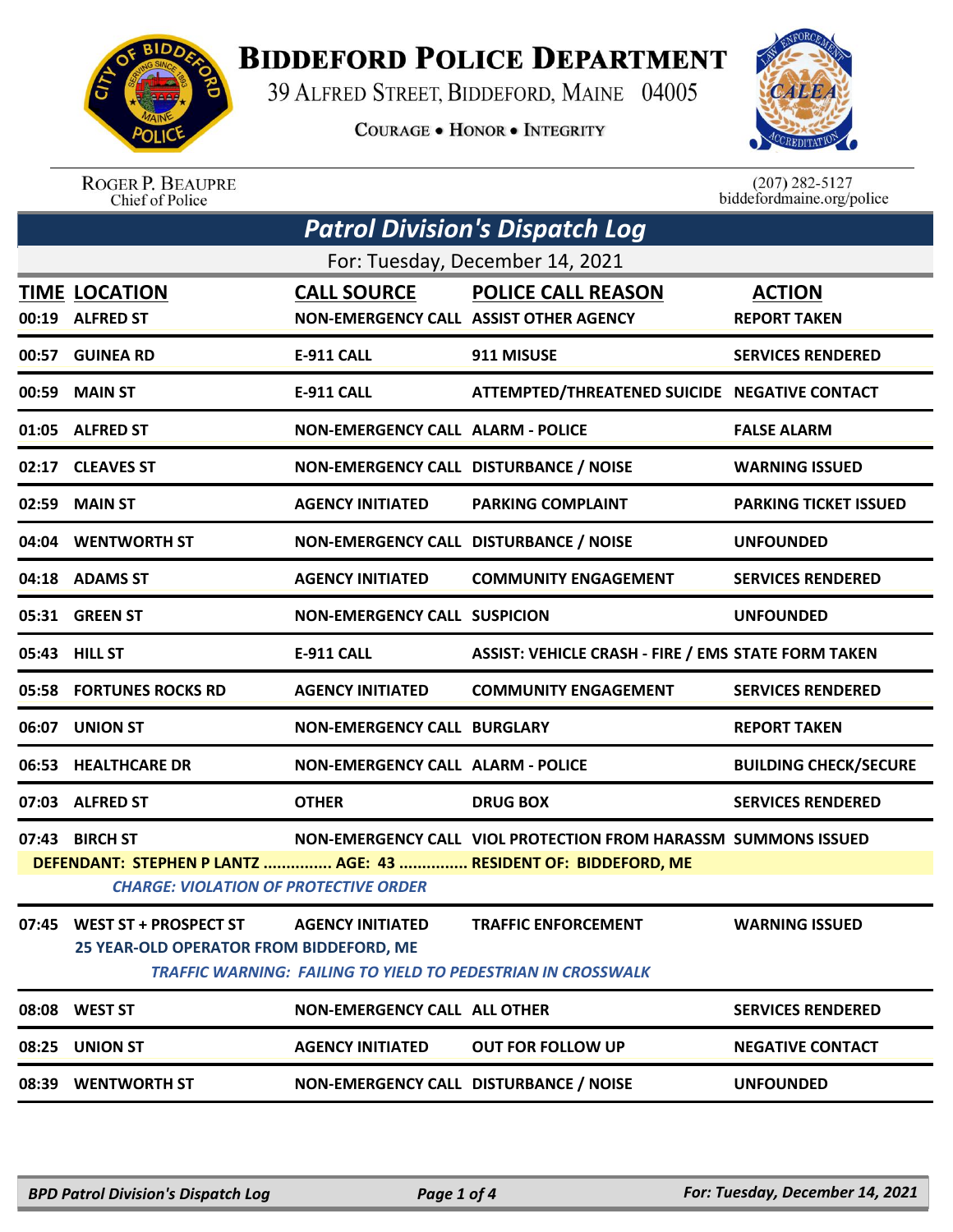| <b>TIME LOCATION</b><br>09:05 SOUTH ST                                                                        | <b>CALL SOURCE</b><br><b>NON-EMERGENCY CALL BOLO</b> | <b>POLICE CALL REASON</b>                                           | <b>ACTION</b><br><b>SUMMONS ISSUED</b> |
|---------------------------------------------------------------------------------------------------------------|------------------------------------------------------|---------------------------------------------------------------------|----------------------------------------|
|                                                                                                               |                                                      | DEFENDANT: AMANDA JEAN FIELDER  AGE: 31  RESIDENT OF: BIDDEFORD, ME |                                        |
| <b>CHARGE: VIOLATING CONDITION OF RELEASE</b><br><b>CHARGE: OPERATION OF DEFECTIVE VEHICLE</b>                |                                                      |                                                                     |                                        |
| 09:13 LESTER B ORCUTT BLVD                                                                                    |                                                      | NON-EMERGENCY CALL COMMUNITY ENGAGEMENT                             | <b>SERVICES RENDERED</b>               |
| 09:41 MAIN ST                                                                                                 | <b>AGENCY INITIATED</b>                              | <b>COMMUNITY ENGAGEMENT</b>                                         | <b>NO VIOLATION</b>                    |
| 09:45 MAIN ST                                                                                                 | <b>AGENCY INITIATED</b>                              | <b>OUT FOR FOLLOW UP</b>                                            | <b>SERVICES RENDERED</b>               |
| 09:57 ALFRED ST                                                                                               | <b>NON-EMERGENCY CALL PAPERWORK</b>                  |                                                                     | <b>SERVICES RENDERED</b>               |
| 10:02 ALFRED ST                                                                                               | <b>AGENCY INITIATED</b>                              | <b>COMMUNITY ENGAGEMENT</b>                                         | <b>SERVICES RENDERED</b>               |
| 10:24 ALFRED ST                                                                                               | <b>AGENCY INITIATED</b>                              | <b>ANIMAL COMPLAINT</b>                                             | <b>SERVICES RENDERED</b>               |
| 10:32 MAPLEWOOD AVE                                                                                           | <b>AGENCY INITIATED</b>                              | <b>SUSPICION</b>                                                    | <b>SUMMONS ISSUED</b>                  |
| DEFENDANT: JUVENILE - I  AGE: 15  RESIDENT OF: BIDDEFORD, ME<br><b>CHARGE: SALE/USE OF DRUG PARAPHERNALIA</b> |                                                      |                                                                     |                                        |
| 10:45 ALFRED ST + MARINER WAY                                                                                 |                                                      | NON-EMERGENCY CALL VEHICLE CRASH - POLICE ONLY                      | <b>STATE FORM TAKEN</b>                |
| 10:55 JEFFERSON ST                                                                                            | <b>NON-EMERGENCY CALL BOLO</b>                       |                                                                     | <b>NEGATIVE CONTACT</b>                |
| 10:59 MASON ST + GREEN ST                                                                                     | <b>E-911 CALL</b>                                    | <b>FIGHTS</b>                                                       | <b>SUMMONS ISSUED</b>                  |
| <b>CHARGE: DISORDERLY CONDUCT, FIGHTING</b>                                                                   |                                                      | DEFENDANT: HEATHER LEE FIELDS  AGE: 47  RESIDENT OF: BIDDEFORD, ME  |                                        |
| 11:13 EMERY ST                                                                                                | <b>WALK-IN AT STATION</b>                            | <b>THEFT</b>                                                        | <b>REPORT TAKEN</b>                    |
| 11:13 MAIN ST + EMERY ST                                                                                      | <b>NON-EMERGENCY CALL ROAD HAZARD</b>                |                                                                     | <b>NO ACTION REQUIRED</b>              |
| 11:29 BOULDER WAY                                                                                             |                                                      | NON-EMERGENCY CALL VEHICLE CRASH - POLICE ONLY                      | <b>STATE FORM TAKEN</b>                |
| 11:35 TIGER WAY                                                                                               | <b>NON-EMERGENCY CALL 911 MISUSE</b>                 |                                                                     | <b>SERVICES RENDERED</b>               |
| 11:43 POOL ST                                                                                                 |                                                      | NON-EMERGENCY CALL ARTICLES LOST/FOUND                              | <b>REPORT TAKEN</b>                    |
| 11:51 ALFRED ST                                                                                               | <b>WALK-IN AT STATION</b>                            | <b>CIVIL COMPLAINT</b>                                              | <b>SERVICES RENDERED</b>               |
| 12:15 ADAMS ST                                                                                                | NON-EMERGENCY CALL PARKING COMPLAINT                 |                                                                     | <b>PARKING TICKET ISSUED</b>           |
| 13:26 ALFRED ST                                                                                               | <b>NON-EMERGENCY CALL SUSPICION</b>                  |                                                                     | <b>SERVICES RENDERED</b>               |
| 13:31 ALFRED ST                                                                                               | <b>WALK-IN AT STATION</b>                            | <b>OUT FOR FOLLOW UP</b>                                            | <b>SERVICES RENDERED</b>               |
| 13:39 ALFRED ST                                                                                               | <b>RADIO</b>                                         | <b>CRUISER ACCIDENT</b>                                             | <b>STATE FORM TAKEN</b>                |
|                                                                                                               |                                                      |                                                                     |                                        |
| 13:51 OAK RIDGE RD                                                                                            | <b>AGENCY INITIATED</b>                              | <b>ANIMAL COMPLAINT</b>                                             | <b>NO VIOLATION</b>                    |
| 14:08 ELM ST                                                                                                  | <b>WALK-IN AT STATION</b>                            | <b>ESCORTS / RELAYS</b>                                             | <b>SERVICES RENDERED</b>               |

*BPD Patrol Division's Dispatch Log Page 2 of 4 For: Tuesday, December 14, 2021*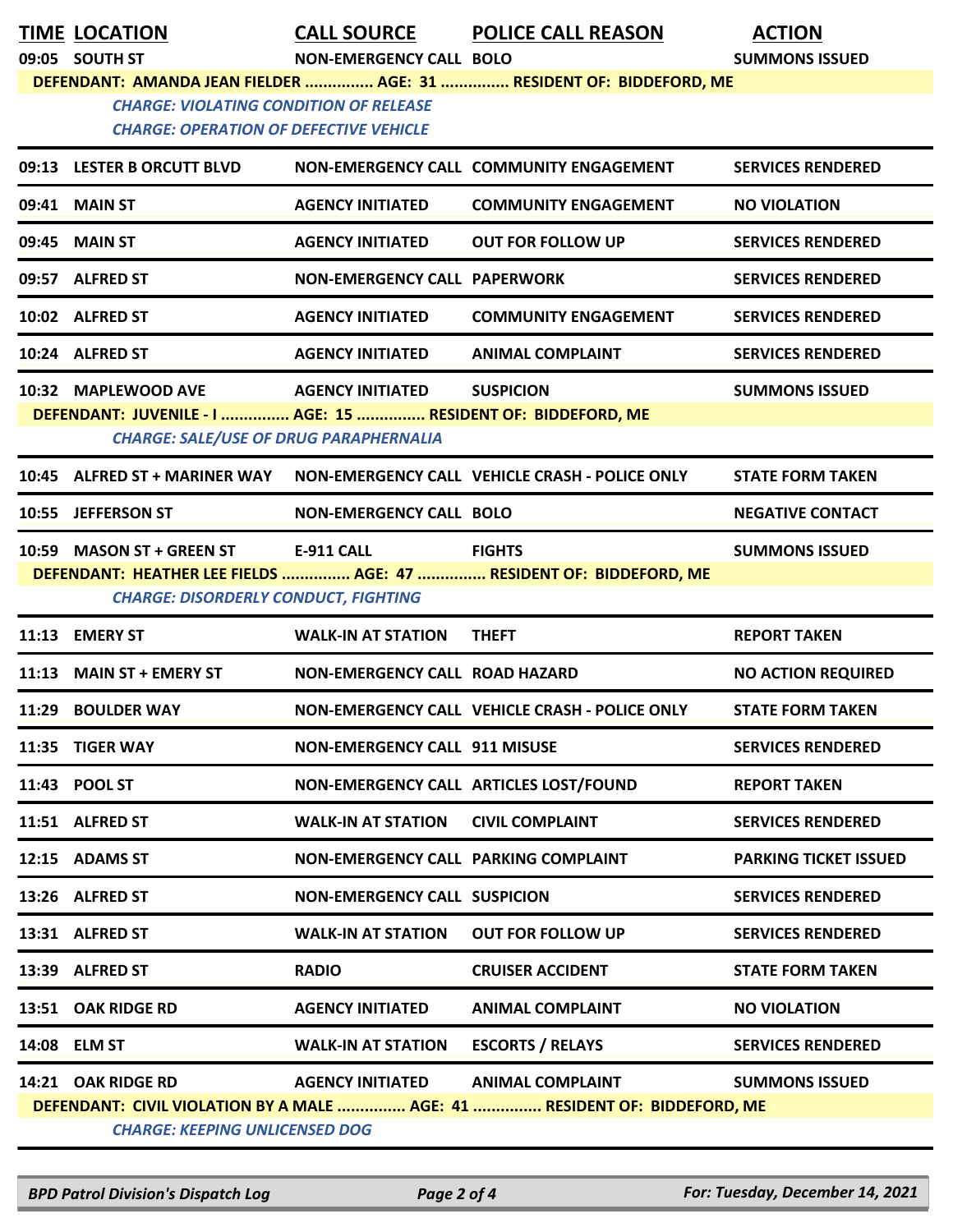| <b>TIME LOCATION</b><br>14:36 GUINEA RD                  | <b>CALL SOURCE</b><br><b>AGENCY INITIATED</b> | <b>POLICE CALL REASON</b><br><b>ANIMAL COMPLAINT</b>                                                   | <b>ACTION</b><br><b>SERVICES RENDERED</b> |
|----------------------------------------------------------|-----------------------------------------------|--------------------------------------------------------------------------------------------------------|-------------------------------------------|
| 14:37 ADAMS ST                                           |                                               | NON-EMERGENCY CALL VEHICLE CRASH - POLICE ONLY                                                         | <b>STATE FORM TAKEN</b>                   |
| 14:40 GUINEA RD<br><b>CHARGE: KEEPING UNLICENSED DOG</b> | <b>AGENCY INITIATED</b>                       | <b>ANIMAL COMPLAINT</b><br>DEFENDANT: CIVIL VIOLATION BY A FEMALE  AGE: 51  RESIDENT OF: BIDDEFORD, ME | <b>SUMMONS ISSUED</b>                     |
| 14:53 GUINEA RD<br><b>CHARGE: KEEPING UNLICENSED DOG</b> | AGENCY INITIATED ANIMAL COMPLAINT             | DEFENDANT: CIVIL VIOLATION BY A FEMALE  AGE: 75  RESIDENT OF: BIDDEFORD, ME                            | <b>SUMMONS ISSUED</b>                     |
| 14:54 GREEN ST                                           | <b>NON-EMERGENCY CALL FIGHTS</b>              |                                                                                                        | <b>REPORT TAKEN</b>                       |
| 14:55 DARTMOUTH ST                                       | <b>E-911 CALL</b>                             | <b>ASSIST: MEDICAL</b>                                                                                 | <b>TRANSPORT TO HOSPITAL</b>              |
| 15:01 SACO FALLS WAY                                     | <b>AGENCY INITIATED</b>                       | <b>OUT FOR FOLLOW UP</b>                                                                               | <b>SERVICES RENDERED</b>                  |
| 15:05 GUINEA RD                                          | <b>AGENCY INITIATED</b>                       | <b>ANIMAL COMPLAINT</b>                                                                                | <b>NEGATIVE CONTACT</b>                   |
| 15:17 SACO FALLS WAY                                     | <b>AGENCY INITIATED</b>                       | <b>PRO-ACTIVE DV RESPONSE TEAM</b>                                                                     | <b>NO VIOLATION</b>                       |
| 15:33 INDIAN RIDGE DR                                    | <b>AGENCY INITIATED</b>                       | <b>PARKING COMPLAINT</b>                                                                               | <b>VEHICLE TOWED</b>                      |
| 16:27 ELM ST                                             | <b>WALK-IN AT STATION</b>                     | <b>DOMESTIC COMPLAINTS</b>                                                                             | <b>REPORT TAKEN</b>                       |
| 16:45 ALFRED ST                                          |                                               | <b>NON-EMERGENCY CALL VEHICLE CRASH - POLICE ONLY</b>                                                  | <b>STATE FORM TAKEN</b>                   |
| 17:17 SADIE LN                                           | <b>NON-EMERGENCY CALL ASSAULT</b>             |                                                                                                        | <b>REPORT TAKEN</b>                       |
| 17:27 ADAMS ST                                           | <b>NON-EMERGENCY CALL SUSPICION</b>           |                                                                                                        | <b>SERVICES RENDERED</b>                  |
| 17:37 POOL ST + HILL ST                                  | <b>E-911 CALL</b>                             | <b>SUSPICION</b>                                                                                       | <b>SERVICES RENDERED</b>                  |
| 17:41 SOUTH ST + ELM ST                                  | <b>E-911 CALL</b>                             | <b>ASSIST: VEHICLE CRASH - FIRE / EMS STATE FORM TAKEN</b>                                             |                                           |
| 17:47 ALFRED ST                                          | NON-EMERGENCY CALL OUT FOR FOLLOW UP          |                                                                                                        | <b>SERVICES RENDERED</b>                  |
| 17:56 CROSS ST                                           | NON-EMERGENCY CALL PARKING COMPLAINT          |                                                                                                        | <b>PARKING TICKET ISSUED</b>              |
| 18:27 LEDGEMERE DR                                       | <b>E-911 CALL</b>                             | <b>ASSAULT</b>                                                                                         | <b>REPORT TAKEN</b>                       |
| 18:33 POMERLEAU ST                                       | E-911 CALL                                    | <b>DISTURBANCE / NOISE</b>                                                                             | <b>UNFOUNDED</b>                          |
| 19:45 SACO FALLS WAY                                     | NON-EMERGENCY CALL PARKING COMPLAINT          |                                                                                                        | <b>NO ACTION REQUIRED</b>                 |
| 19:57 SADIE LN                                           | E-911 CALL                                    | <b>DRUNKENNESS</b>                                                                                     | <b>NO TRANSPORT</b>                       |
| 20:33 ALFRED ST + SUMMER ST                              | <b>NON-EMERGENCY CALL BOLO</b>                |                                                                                                        | <b>NEGATIVE CONTACT</b>                   |
| 20:34 ELM ST                                             | WALK-IN AT STATION                            | <b>ASSIST OTHER AGENCY</b>                                                                             | <b>SERVICES RENDERED</b>                  |
| 20:41 HILL ST                                            | NON-EMERGENCY CALL CIVIL COMPLAINT            |                                                                                                        | <b>CIVIL COMPLAINT</b>                    |